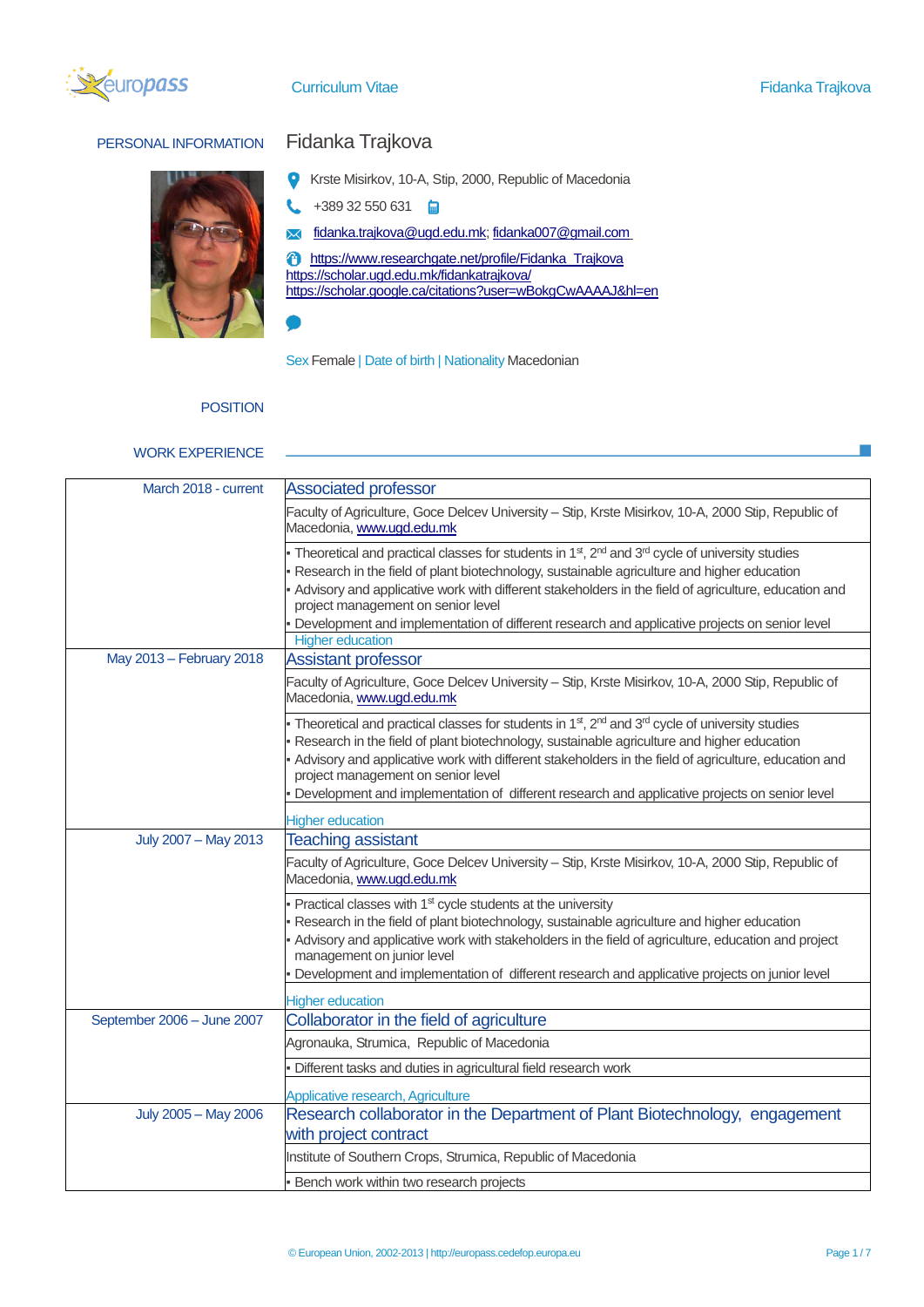

|                              | Academic research                                                             |  |
|------------------------------|-------------------------------------------------------------------------------|--|
| December 2003 - October 2004 | Laboratory technician, part time job                                          |  |
|                              | Mediterranean Agronomic Institute of Chania, Greece,                          |  |
|                              | Laboratory of Soil Science and Plant Diagnostics, www.maich.gr                |  |
|                              | Preparation of soil and plant material for analysis                           |  |
|                              | Laboratory work according to developed lab methodology and analytical methods |  |
|                              | Academic research and service in agriculture                                  |  |

# EDUCATION AND TRAINING

| December 2008 - April 2013  | <b>PhD in Agricultural Sciences</b>                                                       | <b>EQF</b> level 8 |
|-----------------------------|-------------------------------------------------------------------------------------------|--------------------|
|                             | St. Cyril and Methodius University - Skopje, Republic of Macedonia                        |                    |
|                             | Faculty of Agricultural Sciences and Food                                                 |                    |
|                             | Department of Horticulture and Floriculture                                               |                    |
|                             | Horticulture with emphasis on vegetables                                                  |                    |
|                             | Plant Physiology                                                                          |                    |
|                             | Evaluation of genetic resources                                                           |                    |
| October 2004 - June 2005    | Specialisation in Sustainable Agriculture                                                 | <b>EQF</b> level 7 |
|                             | Mediterranean Agronomic Institute of Chania, Greece                                       |                    |
|                             | Department of Sustainable Agriculture                                                     |                    |
|                             | Quality systems in agriculture                                                            |                    |
|                             | Integrate agriculture production                                                          |                    |
|                             | Soils                                                                                     |                    |
|                             | Management of greenhouse systems                                                          |                    |
|                             | Organic agriculture                                                                       |                    |
| October 2002 - July 2005    | Master degree in Horticultural Genetics and Biotechnology                                 | <b>EQF</b> level 7 |
|                             | Mediterranean Agronomic Institute of Chania, Greece                                       |                    |
|                             | Department of Horticultural Genetics and Biotechnology                                    |                    |
|                             | Genetics, physiology and stress physiology                                                |                    |
|                             | Molecular biology and biotechnology                                                       |                    |
|                             | Horticulture products quality                                                             |                    |
| October 1993 - January 2002 | Bachelor degree in Biology, teaching orientation                                          | EQF level 6        |
|                             | St. Cyril and Methodius University - Skopje, Faculty of Natural Sciences and Mathematics, |                    |
|                             | Institute of Biology                                                                      |                    |
|                             | · Fundamental biological/life sciences                                                    |                    |

# PERSONAL SKILLS -

| Mother tongue(s)  | Macedonian                                                                                                                       |                |                    |                   |                |
|-------------------|----------------------------------------------------------------------------------------------------------------------------------|----------------|--------------------|-------------------|----------------|
|                   |                                                                                                                                  |                |                    |                   |                |
| Other language(s) | <b>UNDERSTANDING</b>                                                                                                             |                |                    | <b>SPEAKING</b>   | <b>WRITING</b> |
|                   | Listening                                                                                                                        | Reading        | Spoken interaction | Spoken production |                |
| English           | C <sub>2</sub>                                                                                                                   | C <sub>2</sub> | C <sub>2</sub>     | C <sub>2</sub>    | C <sub>2</sub> |
|                   | Replace with name of language certificate. Enter level if known.                                                                 |                |                    |                   |                |
| Serbian/Croatian  | C <sub>2</sub>                                                                                                                   | C <sub>2</sub> | C <sub>1</sub>     | C <sub>1</sub>    | C <sub>1</sub> |
|                   | Replace with name of language certificate. Enter level if known.                                                                 |                |                    |                   |                |
| <b>Bulgarian</b>  | C <sub>2</sub>                                                                                                                   | C <sub>2</sub> | С1                 | C1                | B <sub>1</sub> |
|                   | Replace with name of language certificate. Enter level if known.                                                                 |                |                    |                   |                |
| Greek             | A2                                                                                                                               | A <sub>2</sub> | A2                 | A <sub>2</sub>    | A <sub>1</sub> |
|                   | Replace with name of language certificate. Enter level if known.                                                                 |                |                    |                   |                |
|                   | Levels: A1/2: Basic user - B1/2: Independent user - C1/2 Proficient user<br>Common European Framework of Reference for Languages |                |                    |                   |                |

 $\mathcal{C}^{\mathcal{A}}$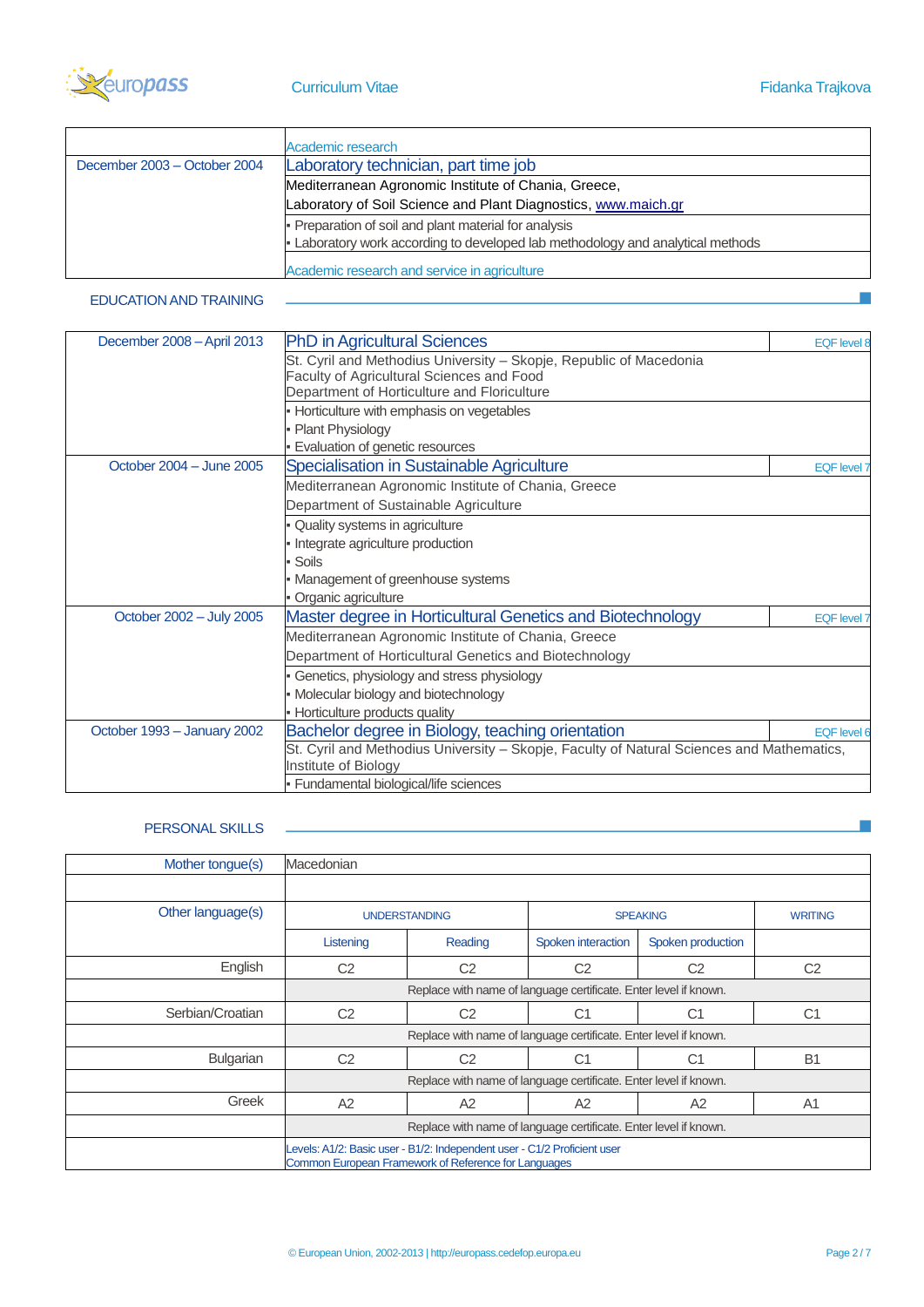

| <b>Communication skills</b> | Excellent teaching, presentation and public speaking skills gained through my experience as teacher<br>and participation in various conferences and meetings                                                                                                                                                               |
|-----------------------------|----------------------------------------------------------------------------------------------------------------------------------------------------------------------------------------------------------------------------------------------------------------------------------------------------------------------------|
|                             | . Excellent writing skills gained through: writing scientific papers and teaching resources for different<br>target groups (pupils, students, adult learners); writing and development of project proposals; written<br>commutation with project financiers; writing of project reports                                    |
|                             | Strong ability for communication and management with different personalities in international<br>environment gained during three years education in international environment in Greece and two<br>months education in international environment in Israel<br>Improvement of communication skills during formal trainings: |
|                             | - Training of trainers for communication, leadership, moderation cycle, planning and evaluation,<br>organized by InWent, Capacity Building International (Feldafing, Germany), 17-21.12.2007,<br>Mavrovo, Macedonia.                                                                                                       |
|                             | - Training of trainers for improvement of communication abilities and workshop management skills,<br>supported by SNV Holland, 28-30.05.2009, Berovo, Macedonia.                                                                                                                                                           |

| Organisational / managerial skills | Strong ability for time management, acquired through the lessons planning and deadlines<br>management within different projects                                           |
|------------------------------------|---------------------------------------------------------------------------------------------------------------------------------------------------------------------------|
|                                    | Excellent teamwork ability gained as team member of various projects                                                                                                      |
|                                    | Strong performance of research, analysis and critical thinking gained as scientific researcher and<br>project member                                                      |
|                                    | Excellent skill for details and focus orientated ability gained through scientific research work and data<br>analysis                                                     |
|                                    | Excellent organizational skills for events gained through organisation of numerous project meetings<br>and events                                                         |
|                                    | Ability for management of meetings and activities gained during implementation of different projects                                                                      |
|                                    | Excellent project management competences and ability to work under stress gained through<br>participation in different projects                                           |
|                                    | Improvement of project management skills during formal trainings:                                                                                                         |
|                                    | Training for project cycle management, SNV Holland and Office for Rural Development, Faculty of<br>Agriculture, Goce Delcev University, 18-20.12.2009, Berovo, Macedonia. |
|                                    | Support and tutoring of virtual learning communities (VCL), Distance learning training held from<br>19.11. - 14.12.2007, Global campus 21, InWEnt, Germany.               |

| Job-related skills | Excellent project development and writing skills gained during project application in different national,<br>European and international project calls                                                                                     |
|--------------------|-------------------------------------------------------------------------------------------------------------------------------------------------------------------------------------------------------------------------------------------|
|                    | Excellent project budget development and budget reporting gained during writing and/or<br>implementation of several project                                                                                                               |
|                    | Excellent knowledge of PRAG procedure gained during implementation of two IPA Cross-border<br>collaboration projects (FOOD FOREST PARKS and ISPROP FORGEN) as chair or member of<br>numerous procurement committees                       |
|                    | Excellent knowledge of ISO 17025:2005 procedures and their implementation gained as participant<br>in accreditation team of the Laboratory for Plant Protection and Environment, Faculty of Agriculture,<br>Goce Delcev University - Stip |
|                    | Strong knowledge of auditing procedures of EU funds for external actions gained during project<br>implementation, project financial reporting and on-spot-check controls                                                                  |
|                    | Strong knowledge of administrative procedures of EU funds for external actions                                                                                                                                                            |

| <b>Computer skills</b> | ■ Excellent command of Microsoft Office™ tools              |
|------------------------|-------------------------------------------------------------|
|                        | <b>Excellent command of statistical software SPSS IBM</b>   |
|                        | Excellent command of Moodle – Open source learning platform |
|                        | Good command of Corel Draw                                  |

| <b>Other skills</b> | $\mathbf{r}$<br>Cactuses breeding<br>$\sim$<br>ookino |
|---------------------|-------------------------------------------------------|
|                     |                                                       |

| . .<br>-.<br>v<br>- 11<br>. . |  |
|-------------------------------|--|
|                               |  |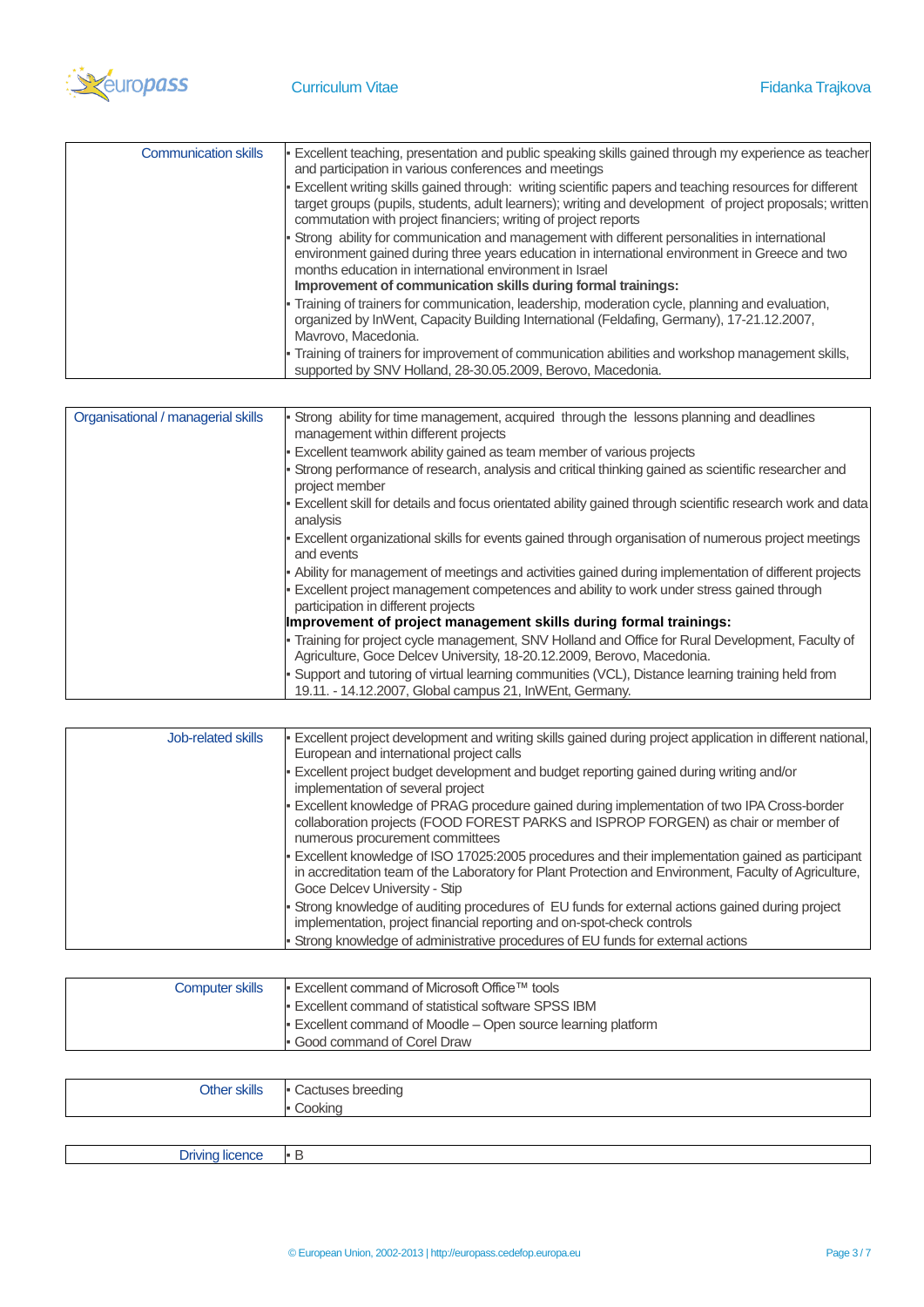

| <b>Publications</b> | Selected articles published in the last 5 years                                                                                                                                                                                                                                                                                                                                                                                                                                                                                                                                                                            |
|---------------------|----------------------------------------------------------------------------------------------------------------------------------------------------------------------------------------------------------------------------------------------------------------------------------------------------------------------------------------------------------------------------------------------------------------------------------------------------------------------------------------------------------------------------------------------------------------------------------------------------------------------------|
|                     | <b>■ Bicikliski, Olivera and Tasev, Krste and Trajkova, Fidanka and Mihajlov, Ljupco and Koleva</b><br>Gudeva, Liljana (2017) Comparative analysis of capsaicin content in peppers (Capsicum<br>annuum L.)grown in conventional and organic agricultural systems. Journal of Agriculture<br>and Plant Sciences, XV (1/2). pp. 27-35. ISSN 2545-4455<br>• Velesanova, Ivana and Trajkova, Fidanka and Koleva Gudeva, Liljana (2017)<br>Micropropagation of ornamental species Brassica oleracea cv. Kyoto red given and<br>Ageratum sp. Journal of Agriculture and Plant Sciences, XV (1/2). pp. 97-105. ISSN 2545-<br>4455 |
|                     | " Trajkova, Fidanka and Koleva Gudeva, Liljana (2017) Evaluation and agronomic potential<br>of androgenic pepper genotypes derived from Piran (Capsicum annuum L. cv. Piran).<br>Journal of Experimental Agriculture International, 16 (4). pp. 1-12. ISSN 2231-0606<br>• Velesanova, Ivana and Trajkova, Fidanka and Koleva Gudeva, Liljana (2017)<br>Micropropagation of ornamental species Petunia grandiflora and Dianthus chinensis x<br>barbatus. Yearbook, Faculty of Agriculture, Goce Delcev University -Stip, 14 (2016). 05-29.<br>ISSN 1857-8608                                                                |
|                     | Trajkova, Fidanka and Koleva Gudeva, Liljana (2017) Assessment of androgenic<br>genotypes obtained from sweet pepper varieties (Capsicum annuum L.). Journal of<br>Experimental Agriculture International, 18 (5). pp. 1-11. ISSN 2231-0606<br>" Trajkova, Fidanka and Koleva Gudeva, Liljana (2017) Assessment of reproductive traits of<br>different androgenic pepper lines (Capsicum annuum L.). Annual Research & Review in<br>Biology, 19 (2). pp. 1-13. ISSN 2347-565X                                                                                                                                              |
|                     | Koleva Gudeva, Liljana and Trajkova, Fidanka and Mihajlov, Ljupco and Troiciki, Julijana<br>(2017) Influence of different auxins on rooting of rosemary, sage and elderberry. Annual<br>Research & Review in Biology, 12 (5). pp. 1-8. ISSN 2347-565X<br>Koleva Gudeva Liljana, Trajkova Fidanka, Stojkova Irena (2016) The effect of plant<br>growth regulators and sucrose on microtuberization of potato (Solanum tuberosum L.).                                                                                                                                                                                        |
|                     | Romanian Agricultural Research, 33. pp. 1-7. ISSN 2067-5720<br>Koleva Gudeva Liljana, Trajkova Fidanka, Troiciki Julijana (2015) Stimulation of<br>vegetative propagation with auxins in rosemary (Rosmarinus officinialis L.) and sage<br>(Salvia officinialis L.). Yearbook, Faculty of Agriculture, Goce Delcev University -Stip, 13.<br>pp. 69-82. ISSN 1857-8608                                                                                                                                                                                                                                                      |
|                     | <b>Trajkova Fidanka</b> , Koleva Gudeva Liljana, Mitrev Sasa (2015) Zygotic embryos culture<br>from apricot (Prunus armeniaca L.). Yearbook, Faculty of Agriculture, Goce Delcev<br>University -Stip, 13. pp. 39-48. ISSN 1857-8608<br><b>Trajkova Fidanka</b> , Koleva Gudeva Liljana (2014) Fruit analysis of pepper androgenic lines<br>P3 and P4 (Capsicum annuum L. cv. Piran) in different maturation stages. Yearbook,                                                                                                                                                                                              |
|                     | Faculty of Agriculture, Goce Delcev University -Stip, XII. pp. 51-66. ISSN 1857-8608<br>Koleva Gudeva Liljana, Trajkova Fidanka, Stojkova Irena (2014) Microtuberization of<br>potato (Solanum tuberosum L.). Yearbook, Faculty of Agriculture, Goce Delcev University -<br>Stip, XII. ISSN 1857-8608<br>Koleva Gudeva Liljana , Gulaboski Rubin, Janevik-Ivanovska Emilija, Trajkova Fidanka,                                                                                                                                                                                                                             |
|                     | Maksimova Viktorija (2013) Capsaicin - Inhibitory Factor for Somatic Embriogenesis in<br>Pepper Anther Culture. Electronic Journal of Biology, 9 (2). pp. 29-36. ISSN 1860-3122<br>Selected book chapters and monographs                                                                                                                                                                                                                                                                                                                                                                                                   |
|                     | Trajkova, Fidanka and Koleva Gudeva, Liljana and Mihajlov, Ljupco (2018)<br>Практикум по Агроекологија -рецензиран практикум-. ISBN 978-608-244-490-1.<br>Trajkova, Fidanka and Zlatkovski, Vasko (2017) Водич за земање почвени проби<br>од земјоделски површини. ISBN 978-608-244-483-3.<br>Trajkova, Fidanka and Zlatkovski, Vasko (2017) Guidelines for soil sampling from<br>agricultural fields. ISBN 978-608-244-484-0.                                                                                                                                                                                             |
|                     | Koleva Gudeva, Liljana and Trajkova, Fidanka (2016) Практикум по Физиологија<br>на растенијата - резензиран парактикум. ISBN 978-608-244-371-3.<br>Koleva Gudeva, Liljana and Mihajlov, Ljupco and Trajkova, Fidanka (2014)<br>Агроекологија. Универзитет "Гоце Делчев" - Штип. ISBN 978-608-244-090-3                                                                                                                                                                                                                                                                                                                     |

ADDITIONAL INFORMATION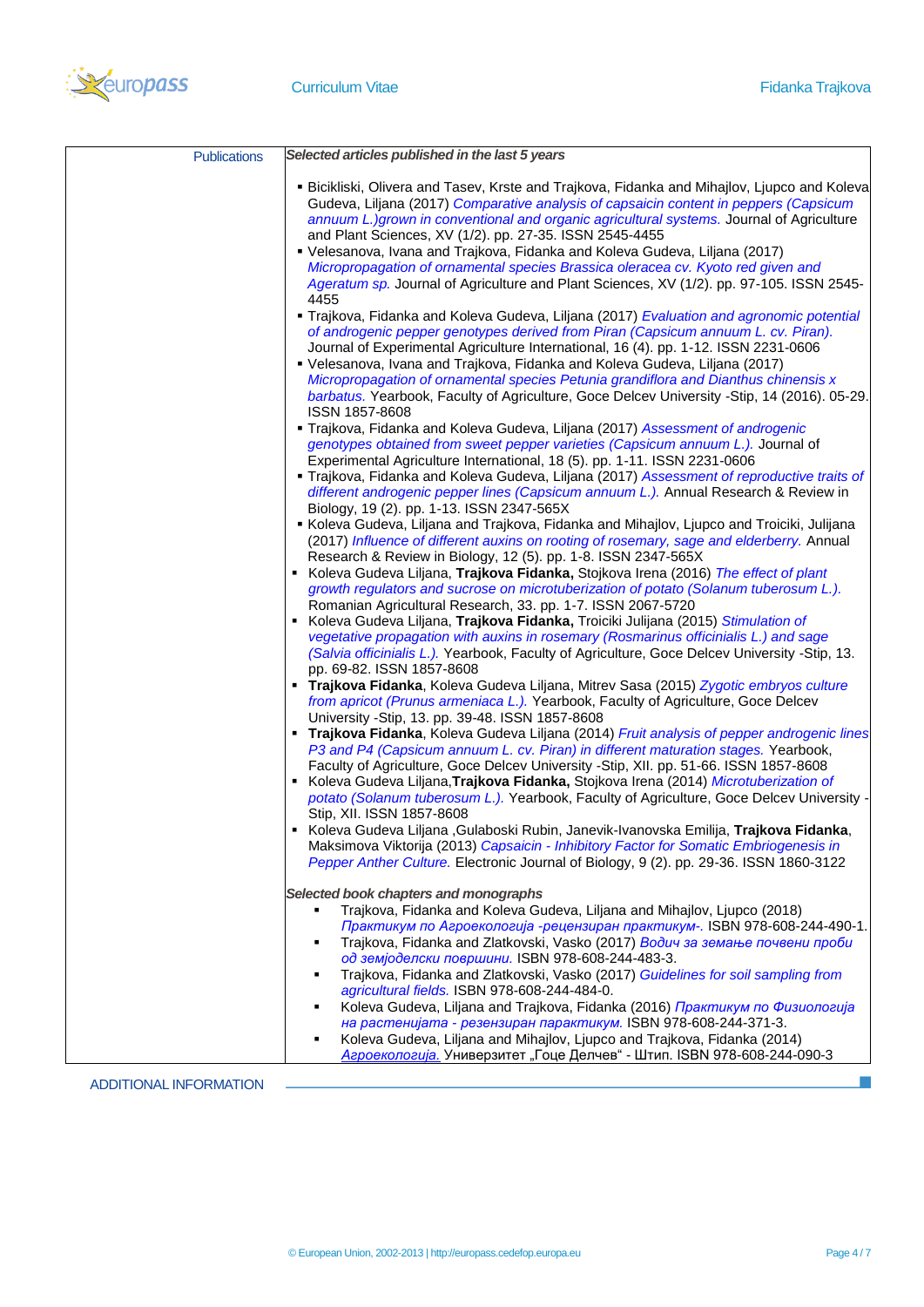

| <b>Presentations</b> | • Velesanova, Ivana and Trajkova, Fidanka and Koleva Gudeva, Liljana (2017) Influence of                                                            |
|----------------------|-----------------------------------------------------------------------------------------------------------------------------------------------------|
| Conferences          | different growth regulators on micropropagation of pink dianthus (Dianthus chinensis x                                                              |
|                      | barbatus). In: 3rd International Symposium for Agriculture and Food, 18-20 Oct 2017,                                                                |
|                      | Ohrid, Republic of Macedonia.                                                                                                                       |
|                      | " Trajkova, Fidanka and Koleva Gudeva, Liljana (2016) Current state of agri-environmental                                                           |
|                      | indicators of Republic of Macedonia. In: 5th Congress of Ecologists of the Republic of                                                              |
|                      | Macedonia with international participation, 19-22 Oct 2016, Ohrid, Republic of Macedonia.                                                           |
|                      | Koleva Gudeva, Liljana and Trajkova, Fidanka (2016) The role of plant biotechnology                                                                 |
|                      | methods in sustainable agriculture. In: 5th Congress of Ecologists of the Republic of                                                               |
|                      | Macedonia with international participation, 19-22 Oct 2016, Ohrid, Republic of Macedonia.                                                           |
|                      | Koleva Gudeva Liljana, Trajkova Fidanka (2015) The effect of plant growth regulators on                                                             |
|                      | morphogenesis in tissue culture of some agriculture species. In: Sixth International                                                                |
|                      | Scientific Agricultural Symposium "Agrosym 2015", 15-18 Oct 2015, Jahorina, Bosnia and                                                              |
|                      | Hercegovina.                                                                                                                                        |
|                      | <b>- Trajkova Fidanka, Koleva Gudeva Liljana (2014)</b> Assessment of fruit morphological                                                           |
|                      | characteristics from androgenic pepper lines derived from sweet pepper (Capsicum                                                                    |
|                      | annuum L. cv. Feherozon). In: Plant Physiology and Genetics Achievements and                                                                        |
|                      | Challenges, 24-26 Sept 2014, Sofia, Bulgaria.                                                                                                       |
|                      | <b>Trajkova Fidanka, Koleva Gudeva Liljana (2014)</b> Biological characteristics of different                                                       |
|                      | androgenic pepper lines (Capsicum annuum L.). In: Plant Physiology and Genetics                                                                     |
|                      | Achievements and Challenges, 24-26 Sept 2014, Sofia, Bulgaria.                                                                                      |
|                      | Koleva Gudeva Liljana, Iljovska Tusev Jasmina, Trajkova Fidanka (2014)                                                                              |
|                      | Micropropagation of different aromatic plants. In: Plant Physiology and Genetics                                                                    |
|                      | Achievements and Challenges, 24-26 Sept 2014, Sofia, Bulgaria.                                                                                      |
|                      | · Iljovska Tusev Jasmina, Koleva Gudeva Liljana, Trajkova Fidanka (2014)                                                                            |
|                      | Micropropagation of different medicinal plants. In: Plant Physiology and Genetics<br>Achievements and Challenges, 24-26 Sept 2014, Sofia, Bulgaria. |
|                      | Koleva Gudeva Liljana, Trajkova Fidanka (2012) In vitro response from different explants                                                            |
|                      | at some vegetable species. In: Scientific conference of UFT Food science engeneering                                                                |
|                      | and technology, http://uft-plovdiv.bg/?act=show_page&id=795.                                                                                        |
|                      | - Mitrev Sasa, Trajkova Fidanka (2010) Department of Plant and Environment Protection -                                                             |
|                      | Research, Application and Perspectives. In: Kick-off Meeting of Balkan Network for                                                                  |
|                      | Vegetable Crops, 05-06.07.2010, Maritsa Vegetable Crops Research Institute, Plovdiv.                                                                |
|                      | (Unpublished)                                                                                                                                       |
|                      | • Mihajlov Ljupco, Trajkova Fidanka, Zlatkovski Vasko (2010) Climate change and the                                                                 |
|                      | impact on agriculture in Republic of Macedonia. In: Second Balkan Conference on Biology,                                                            |
|                      | 21-23.05.2010, Plovdiv, Bulgaria. (Unpublished)                                                                                                     |
|                      | <b>- Trajkova Fidanka</b> , Mihajlov Ljupco, Zlatkovski Vasko (2009) Analysis and evaluation of                                                     |
|                      | agri-environmental indicators of Republic of Macedonia. In: International Conference on                                                             |
|                      | Plant and Environmental Pollution, 6-11.07.2009, Kayseri, Turkey. (Unpublished)                                                                     |
|                      | Koleva Gudeva Liljana, Trajkova Fidanka, Dimeska Gordana, Spasenoski Mirko (2009)                                                                   |
|                      | Androgenesis Efficiency in Anther Culture of Pepper (Capsicum Annuum L.). In: ISHS Acta                                                             |
|                      | Horticulturae 830: IV Balkan Symposium on Vegetables and Potatoes.                                                                                  |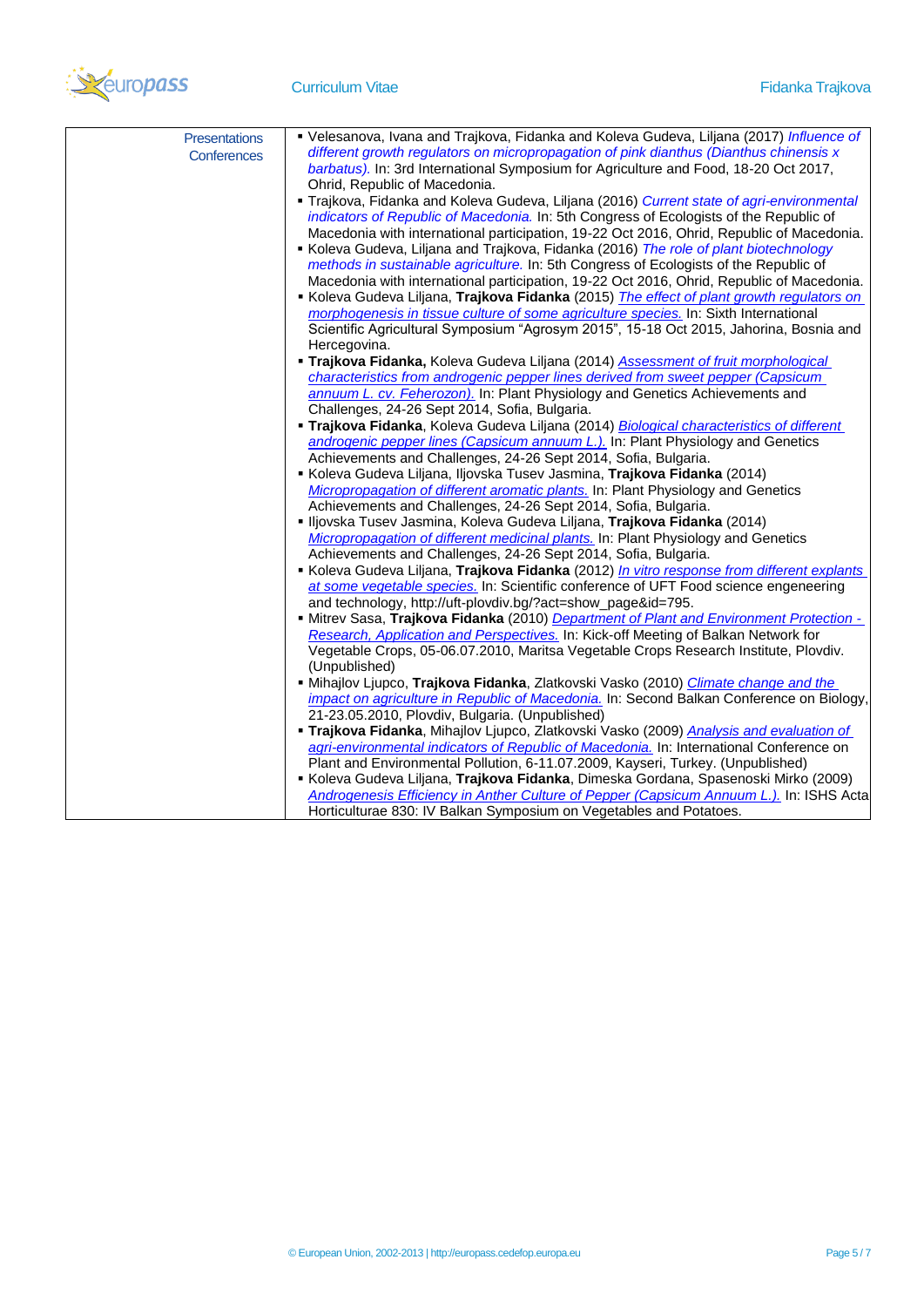

| <b>Projects</b> | ■ Zdravev Zoran, Mitrev Sasa, Zlatkovski Vasko, Kostadinovska Emilija, Trajkova Fidanka,           |
|-----------------|----------------------------------------------------------------------------------------------------|
|                 | Spasov Dusan, Mihajlov Ljupco, Balabanova Biljana, Kovacevik Biljana, Koleva Gudeva                |
|                 | Liljana, Gulaboski Rubin (2015) Developing OER and Blended Modules for Agriculture and             |
|                 | <b>Rural Development, Erasmus+ KA202 Project. [ERSMUS+ Project]</b>                                |
|                 | <b>- Mihajlov Ljupco, Karov Ilija, Trajkova Fidanka, Markova Ruzdik Natalija, Zlatkovski Vasko</b> |
|                 | (2014) Процена на различни генотипови полјоделски култури во системот на                           |
|                 | органско земјоделско производство. (Evaluation of different genotypes of field crops in            |
|                 | organic production system) [Institutional Research Project]                                        |
|                 | • Mitrev Sasa, Trajkova Fidanka (2013) Selection, protection and promotion of Balkan food          |
|                 | forest species - Food Forest Parks. [IPA CBC Project]                                              |
|                 | • Mitrev Sasa, Trajkova Fidanka (2013) Integrated selection, protection and promotion of           |
|                 | <b>Balkan forest genetic resources with aesthetic values - ISPROP FORGEN. [IPA CBC</b>             |
|                 | Project]                                                                                           |
|                 | Koleva Gudeva Liljana, Janevik-Ivanovska Emilija, Gulaboski Rubin, Trajkova Fidanka,               |
|                 | Maksimova Viktorija (2013) Extraction of capsaicin from hot peppers and determination of           |
|                 | its antioxidant properties. [Institutional Research Project]                                       |
|                 | · Mihajlov Ljupco, Trajkova Fidanka, Karov Ilija, Markova Ruzdik Natalija, Zlatkovski Vasko        |
|                 | (2012) Impact of agricultural land use on biodiversity and regional distribution of                |
|                 | broomrapes (Orobanchaceae) in the Balkans. [SEE.ERA-NET+ Project]                                  |
|                 | <b>Boev Blazo, Karov Ilija, Trajkova Fidanka</b> (2010) Development of Environment and             |
|                 | <b>Resource Engineering learning- DEREL. [TEMPUS Project]</b>                                      |
|                 | • Mitrev, Sasa Trajkova Fidanka (2010) "Using local resources for micro-regional                   |
|                 | development – sustainable agribusiness and tourism in the southern Balkan". [TEMPUS                |
|                 | Project]                                                                                           |
|                 | • Mitrev Sasa, Trajkova Fidanka (2007) <i>Implementation of Novel Biotechnological Methods</i>     |
|                 | <b>Towards Food Security. [NATO REINTEGRATION GRANT]</b>                                           |

| <b>Seminars</b> | - 29.11.2010, Lecturer at one day seminar for farmers on the topic "Standards in Agricultural<br>Production - myth or possibility?", Probistip, Macedonia.                                                                                                                   |
|-----------------|------------------------------------------------------------------------------------------------------------------------------------------------------------------------------------------------------------------------------------------------------------------------------|
|                 | 27 - 31.10.2010, Participation at the Forum for Agricultural Policy 2010 on the topic, Bridging gap:<br>Agricultural and rural policies in South Eastern Europe facing of the challenge of EU compliance",<br>Dresden, Germany.                                              |
|                 | 26.04 - 7.05.2010, Participation in intensive training in sustainable agriculture in the frame of<br>TEMPUS SATIS project held in South Eastern University, Tetovo, Macedonia.                                                                                               |
|                 | 03.12.2009, Lecturer at one day seminar for farmers on the topic "Hygiene procedures during<br>harvesting and packing of table grapes", Office for Rural Development, Goce Delcev University -<br>Stip, Macedonia.                                                           |
|                 | • 16 - 19.06.2008, Follow up stage in organic agriculture, Mediterranean Agronomic Institute of Bari,<br>Italy.                                                                                                                                                              |
|                 | - Training for project cycle management, SNV Holland and Office for Rural Development, Faculty of<br>Agriculture, Goce Delcev University, 18-20.12.2009, Berovo, Macedonia.                                                                                                  |
|                 | - Training of trainers for improvement of communication abilities and workshop management skills,<br>supported by SNV Holland, 28-30.05.2009, Berovo, Macedonia.                                                                                                             |
|                 | Support and tutoring of virtual learning communities (VCL), Distance learning training held from<br>19.11. to 14.12.2007, Global campus 21, InWEnt, Germany.                                                                                                                 |
|                 | . 17-21.12.2007, Participation in Training of trainers for communication, leadership, moderation cycle,<br>planning and evaluation, organized by InWent, Capacity Building International (Feldafing,<br>Germany), Mavrovo, Macedonia.                                        |
|                 | 27.11 - 01.12.2006, Participation in Training of trainers "Methodologies for adult learning",<br>Foundation Agro-centar for education - Skopje, Macedonia.                                                                                                                   |
|                 | 9.05 - 6.07.2006, Participation in VI International postgraduate course in Biotechnology and<br>bioinformatics in agriculture: plants and microorganisms, Hebrew University of Jerusalem, Rehovot,<br>Israel.                                                                |
|                 | 26 - 27.04.2006, Participation in Training for FAO database Hortivar, Stip, Macedonia.<br>8 - 18.11.2005, Participation in International seminar for Food quality control for the products of plant<br>origin, InWEnt - Capacity Building International, Feldafing, Germany. |

| Patarancae<br>NGIGI GI IUGO | i interested partv/ies.<br>$r \cap \Omega$<br>it from<br><b>References</b><br>rences available<br>$I\Omega$<br>--<br>upor<br>. GUUGSL 1 |
|-----------------------------|-----------------------------------------------------------------------------------------------------------------------------------------|

ANNEXES

**I**